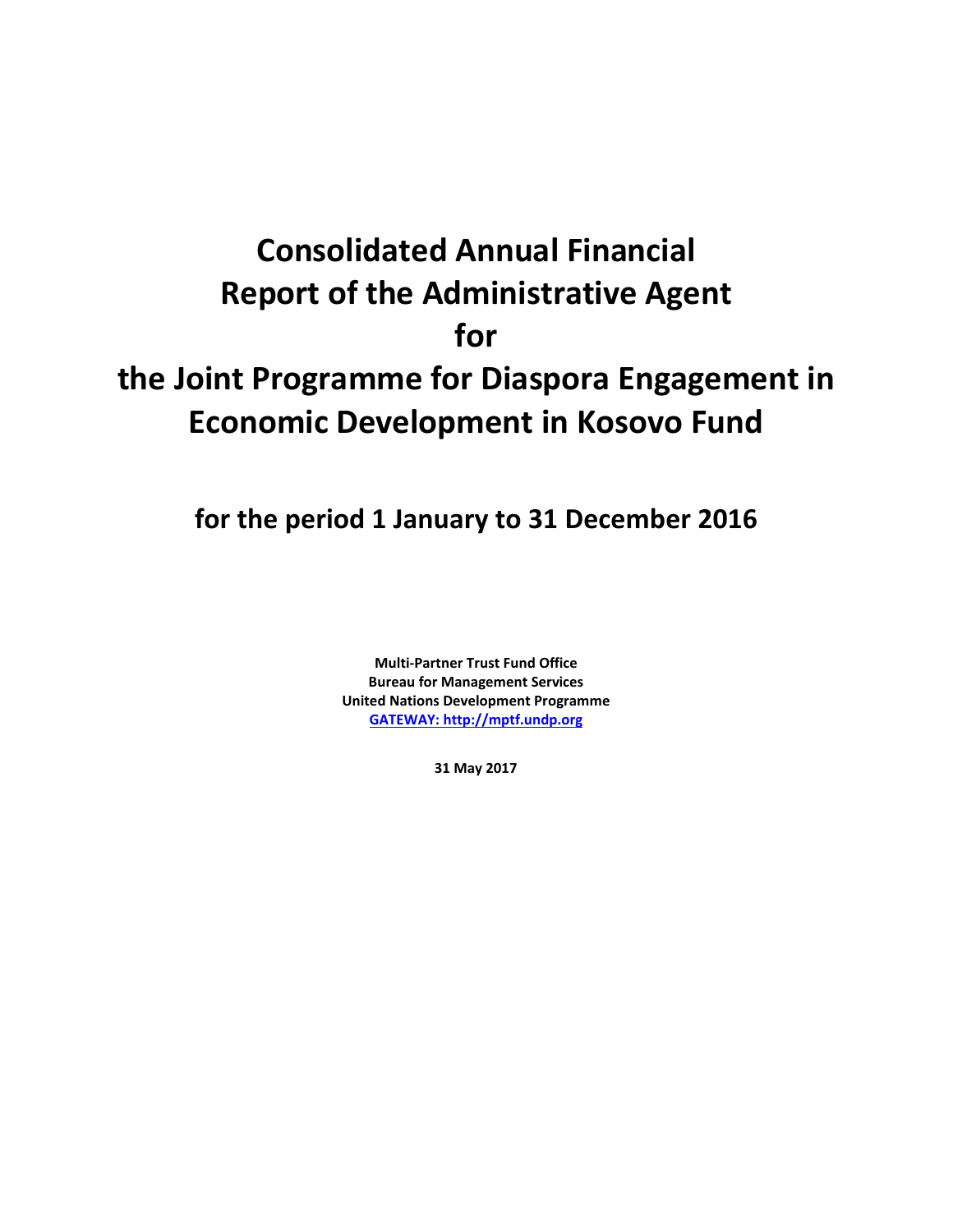JP KOSOVO DEED FUND CONSOLIDATED ANNUAL FINANCIAL REPORT **2016**

# **PARTICIPATING ORGANIZATIONS CONTRIBUTORS**



International Organization for Migration





Government of FINLAND



United Nations Development Programme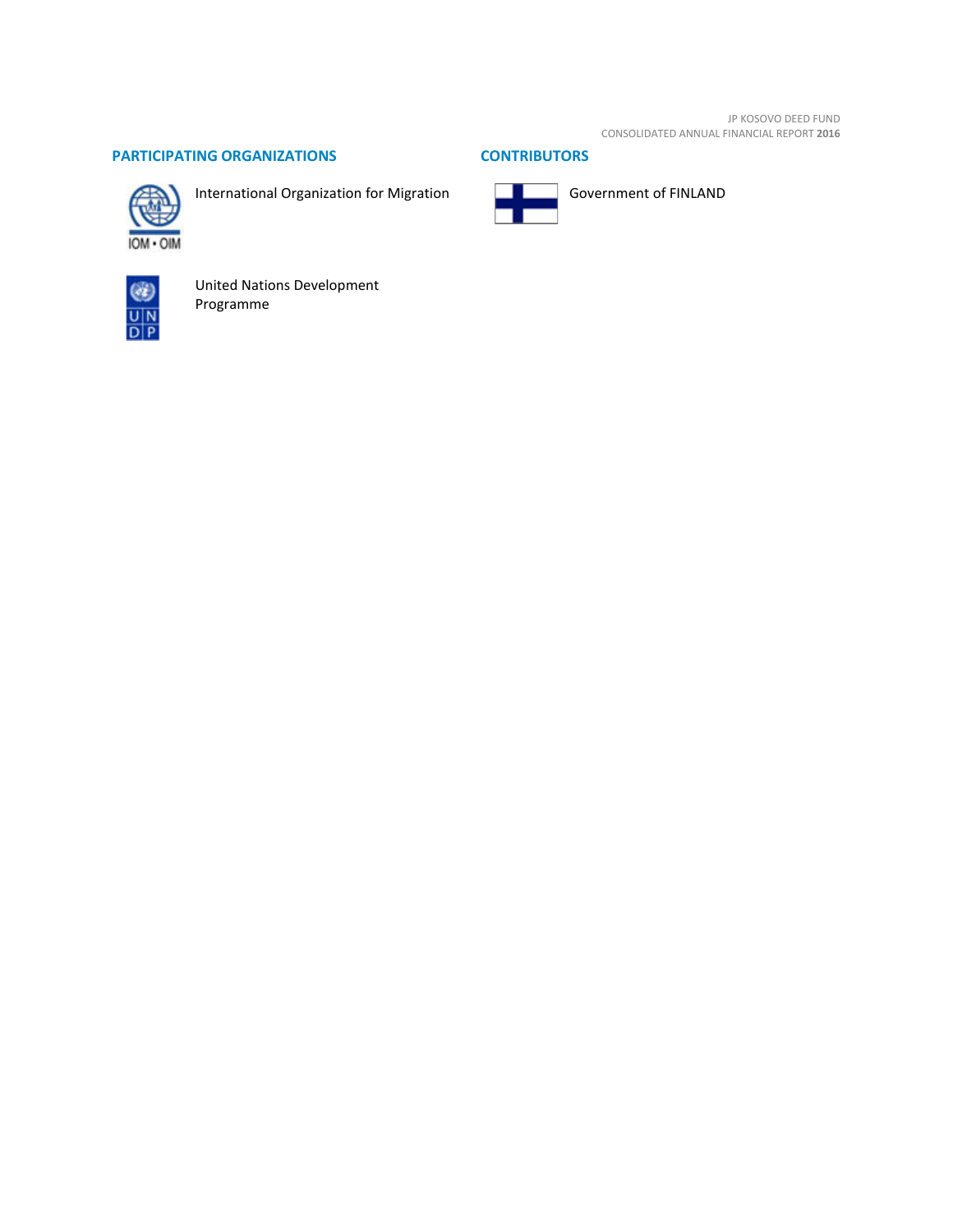Amount approved by the Steering Committee for a project/programme.

#### **Approved Project/Programme**

A project/programme including budget, etc., that is approved by the Steering Committee for fund allocation purposes.

#### **Contributor Commitment**

Amount(s) committed by a donor to a Fund in a signed Standard Administrative Arrangement with the UNDP Multi-Partner Trust Fund Office (MPTF Office), in its capacity as the Administrative Agent. A commitment may be paid or pending payment.

#### **Contributor Deposit**

Cash deposit received by the MPTF Office for the Fund from a contributor in accordance with a signed Standard Administrative Arrangement.

#### **Delivery Rate**

The percentage of funds that have been utilized, calculated by comparing expenditures reported by a Participating Organization against the 'net funded amount'.

#### **Indirect Support Costs**

A general cost that cannot be directly related to any particular programme or activity of the Participating Organizations. UNDG policy establishes a fixed indirect cost rate of 7% of programmable costs.

#### **Net Funded Amount**

Amount transferred to a Participating Organization less any refunds transferred back to the MPTF Office by a Participating Organization.

## **Participating Organization**

A UN Organization or other inter-governmental Organization that is an implementing partner in a Fund, as represented by signing a Memorandum of Understanding (MOU) with the MPTF Office for a particular Fund.

#### **Project Expenditure**

The sum of expenses and/or expenditure reported by all Participating Organizations for a Fund irrespective of which basis of accounting each Participating Organization follows for donor reporting.

#### **Project Financial Closure**

A project or programme is considered financially closed when all financial obligations of an operationally completed project or programme have been settled, and no further financial charges may be incurred.

#### **Project Operational Closure**

A project or programme is considered operationally closed when all programmatic activities for which Participating Organization(s) received funding have been completed.

#### **Project Start Date**

Date of transfer of first instalment from the MPTF Office to the Participating Organization.

#### **Total Approved Budget**

This represents the cumulative amount of allocations approved by the Steering Committee.

#### **US Dollar Amount**

The financial data in the report is recorded in US Dollars and due to rounding off of numbers, the totals may not add up.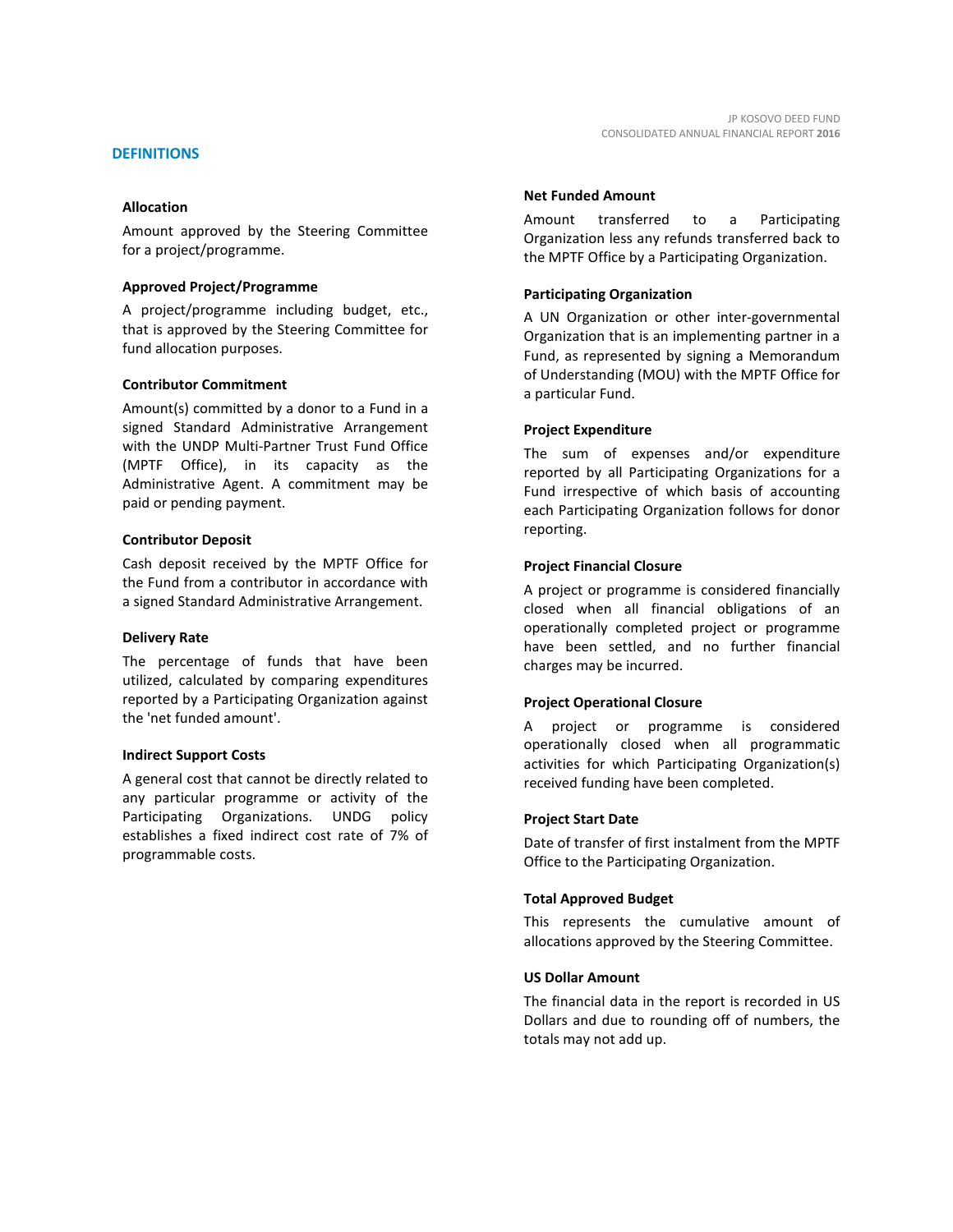#### **INTRODUCTION**

This Consolidated Annual Financial Report of the **JP Kosovo DEED Fund** is prepared by the United Nations Development Programme (UNDP) Multi-Partner Trust Fund Office (MPTF Office) in fulfillment of its obligations as Administrative Agent, as per the terms of Reference (TOR), the Memorandum of Understanding (MOU) signed between the UNDP MPTF Office and the Participating Organizations, and the Standard Administrative Arrangement (SAA) signed with contributors.

The MPTF Office, as Administrative Agent, is responsible for concluding an MOU with Participating Organizations and SAAs with contributors. It receives, administers and

manages contributions, and disburses these funds to the Participating Organizations. The Administrative Agent prepares and submits annual consolidated financial reports, as well as regular financial statements, for transmission to contributors.

This consolidated financial report covers the period 1 January to 31 December **2016** and provides financial data on progress made in the implementation of projects of the **JP Kosovo DEED Fund**. It is posted on the MPTF Office GATEWAY [\(http://mptf.undp.org/factsheet/fund/JKS10\)](http://mptf.undp.org/factsheet/fund/JKS10).

The financial data in the report is recorded in US Dollars and due to rounding off of numbers, the totals may not add up.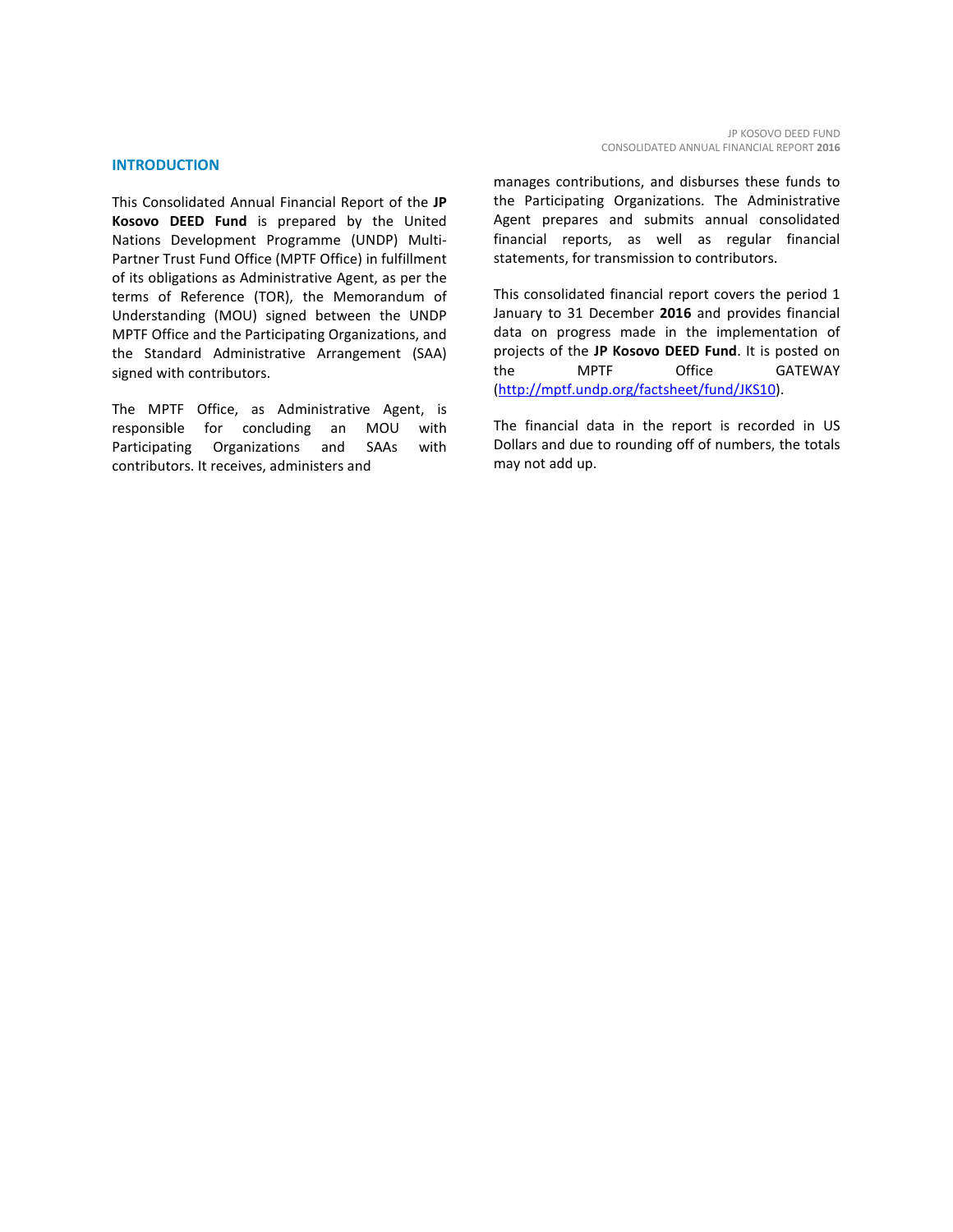#### **2016 FINANCIAL PERFORMANCE**

This chapter presents financial data and analysis of the **JP Kosovo DEED Fund** using the pass-through funding modality as of 31 December **2016**. Financial information for this Fund is also available on the MPTF Office GATEWAY, at the following address: [http://mptf.undp.org/factsheet/fund/JKS10.](http://mptf.undp.org/factsheet/fund/JKS10)

## **1. SOURCES AND USES OF FUNDS**

As of 31 December **2016**, 1 contributors deposited US\$ **966,718** in contributions and US\$ **89** was earned in interest.

The cumulative source of funds was US\$ **966,**808 (see respectively, Tables 2 and 3)

Of this amount, US\$ **957,133** has been net funded to **2** Participating Organizations, of which US\$ **1,014,741** has been reported as expenditure. The Administrative Agent fee has been charged at the approved rate of 1% on deposits and amounts to US\$ **9,667**. Table 1 provides an overview of the overall sources, uses, and balance of the **JP Kosovo DEED Fund** as of 31 December 2016.

#### **Table 1. Financial Overview, as of 31 December 2016 (in US Dollars)**

|                                                           | Annual 2015 | Annual 2016 | <b>Cumulative</b> |
|-----------------------------------------------------------|-------------|-------------|-------------------|
| <b>Sources of Funds</b>                                   |             |             |                   |
| Contributions from donors                                 | 439,086     | 227,860     | 966,718           |
| Fund Earned Interest and Investment Income                | 5           | 6           | 89                |
| Interest Income received from Participating Organizations |             |             |                   |
| Refunds by Administrative Agent to Contributors           |             |             |                   |
| Fund balance transferred to another MDTF                  |             |             |                   |
| Other Income                                              |             |             |                   |
| <b>Total: Sources of Funds</b>                            | 439,091     | 227,866     | 966,808           |
| <b>Use of Funds</b>                                       |             |             |                   |
| <b>Transfers to Participating Organizations</b>           | 434,695     | 283,557     | 1,014,206         |
| Refunds received from Participating Organizations         |             | (57,073)    | (57,073)          |
| <b>Net Funded Amount</b>                                  | 434,695     | 226,484     | 957,133           |
| <b>Administrative Agent Fees</b>                          | 4,391       | 2,279       | 9,667             |
| Direct Costs: (Steering Committee, Secretariatetc.)       |             |             |                   |
| <b>Bank Charges</b>                                       | 0           | 0           | 1                 |
| <b>Other Expenditures</b>                                 |             |             |                   |
| <b>Total: Uses of Funds</b>                               | 439,086     | 228,763     | 966,801           |
| Change in Fund cash balance with Administrative Agent     | 5           | (897)       | 6                 |
| Opening Fund balance (1 January)                          | 898         | 903         |                   |
| <b>Closing Fund balance (31 December)</b>                 | 903         | 6           | 6                 |
| Net Funded Amount                                         | 434,695     | 226,484     | 957,133           |
| Participating Organizations' Expenditure                  | 410,442     | 467,054     | 1,014,741         |
| <b>Balance of Funds with Participating Organizations</b>  |             |             | (57, 608)         |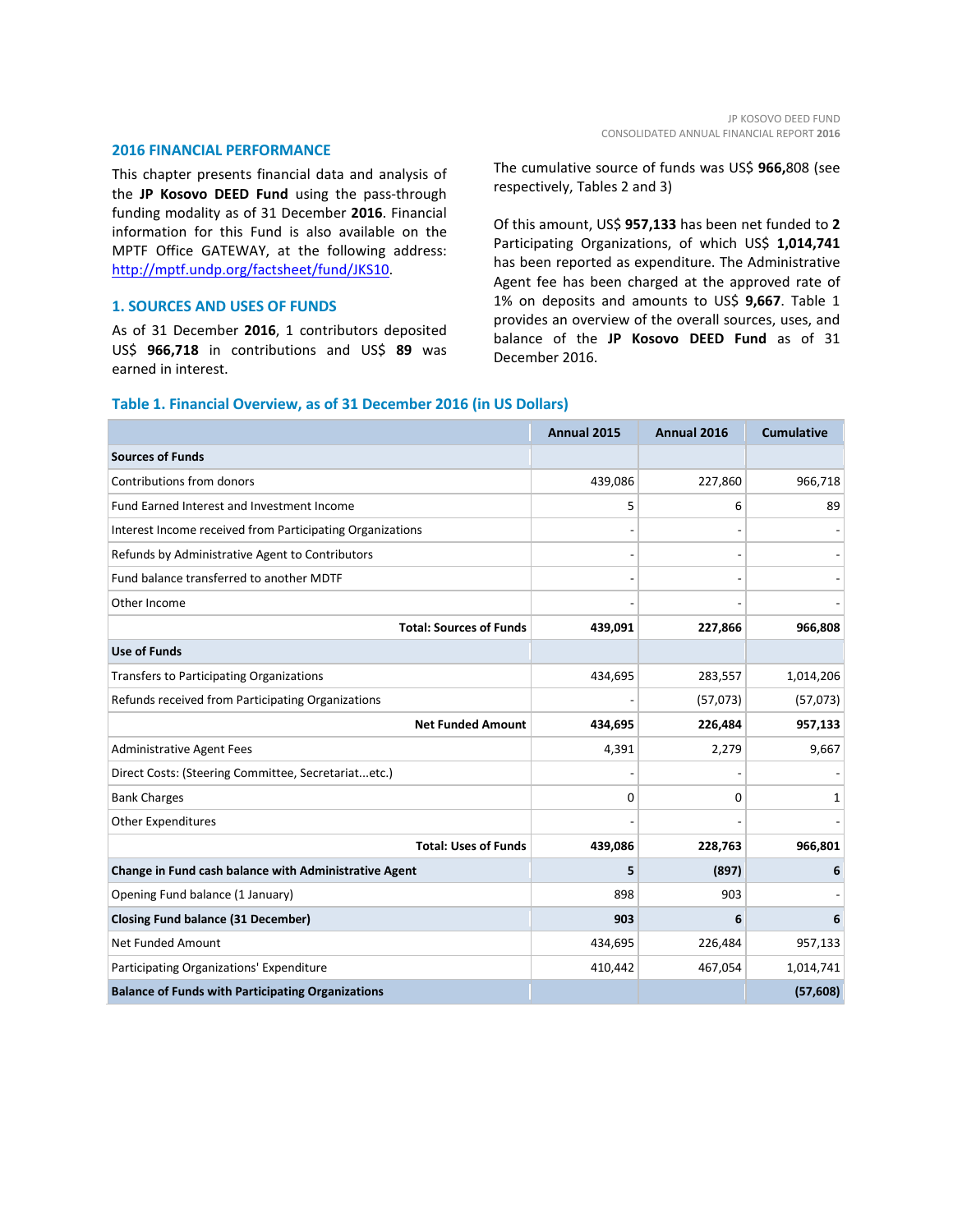## **2. PARTNER CONTRIBUTIONS**

Table 2 provides information on cumulative contributions received from all contributors to this Fund as of 31 December **2016**.

The **JP Kosovo DEED Fund** is currently being financed by **1** contributor, as listed in the table below.

The table below includes commitments made up to 31 December **2016** through signed Standard Administrative Agreements, and deposits made through **2016**. It does not include commitments that were made to the fund beyond **2016**

# **Table 2. Contributors' Commitments and Deposits, as of 31 December 2016 (in US Dollars)**

| <b>Contributors</b>          | <b>Total Commitments</b> | <b>Prior Years</b><br>as of 31-Dec-2015 Deposits | <b>Current Year</b><br>Jan-Dec-2016 Deposits | <b>Total Deposits</b> |
|------------------------------|--------------------------|--------------------------------------------------|----------------------------------------------|-----------------------|
| <b>Government of FINLAND</b> | 966.718                  | 738.858                                          | 227,860                                      | 966,718               |
| <b>Grand Total</b>           | 966,718                  | 738,858                                          | 227,860                                      | 966,718               |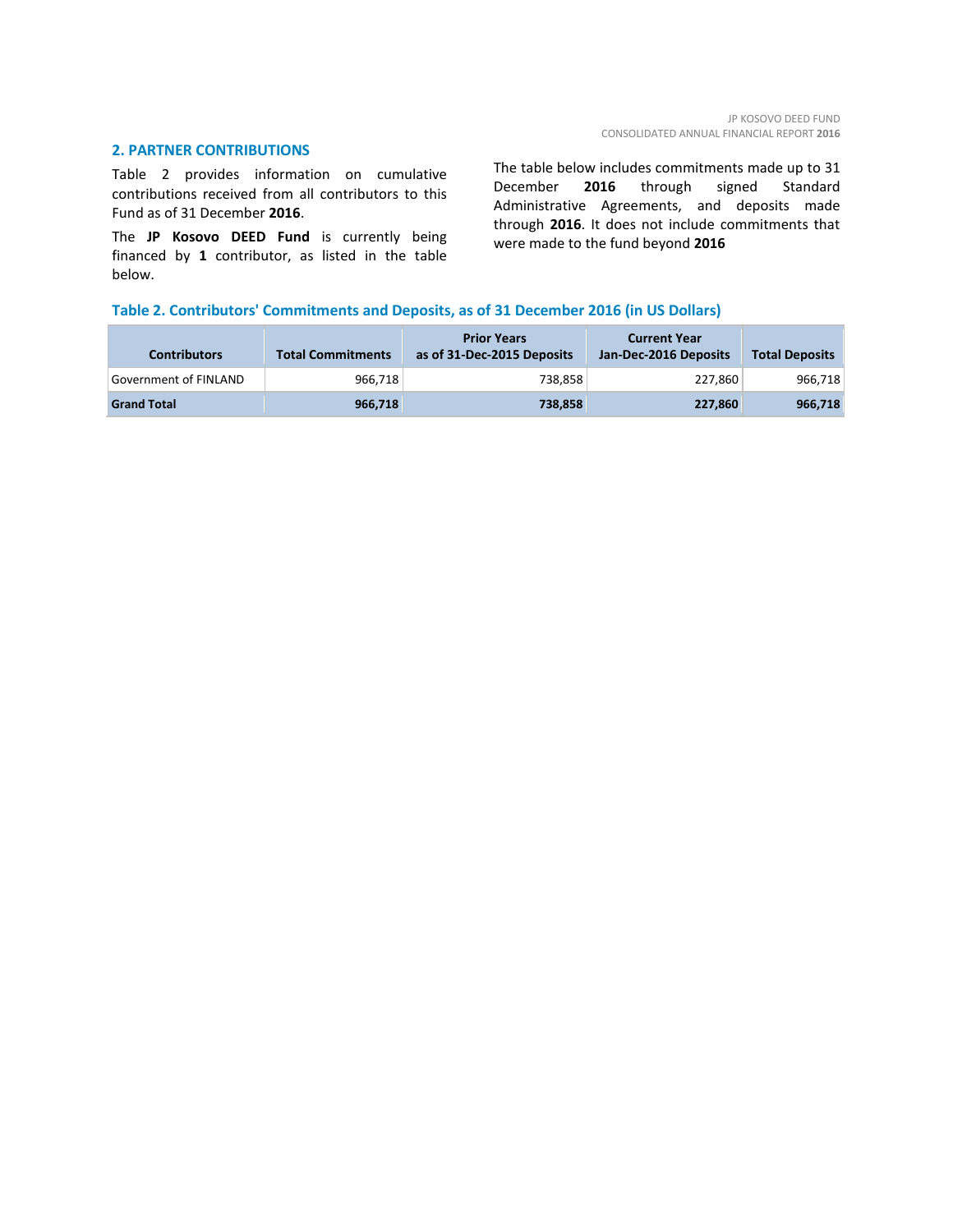## **3. INTEREST EARNED**

Interest income is earned in two ways: 1) on the balance of funds held by the Administrative Agent (Fund earned interest), and 2) on the balance of funds held by the Participating Organizations (Agency earned interest) where their Financial Regulations and Rules allow return of interest to the AA.

As of 31 December **2016**, Fund earned interest amounts to US\$ **89**.

Details are provided in the table below.

## **Table 3. Sources of Interest and Investment Income, as of 31 December 2016 (in US Dollars)**

| <b>Interest Earned</b>                     | <b>Prior Years</b><br>as of 31-Dec-2015 | <b>Current Year</b><br><b>Jan-Dec-2016</b> | <b>Total</b> |
|--------------------------------------------|-----------------------------------------|--------------------------------------------|--------------|
| <b>Administrative Agent</b>                |                                         |                                            |              |
| Fund Earned Interest and Investment Income | 83                                      | 6                                          | 89           |
| <b>Total: Fund Earned Interest</b>         | 83                                      | 6                                          | 89           |
| <b>Participating Organization</b>          |                                         |                                            |              |
| <b>Total: Agency earned interest</b>       |                                         |                                            |              |
| <b>Grand Total</b>                         | 83                                      | 6                                          | 89           |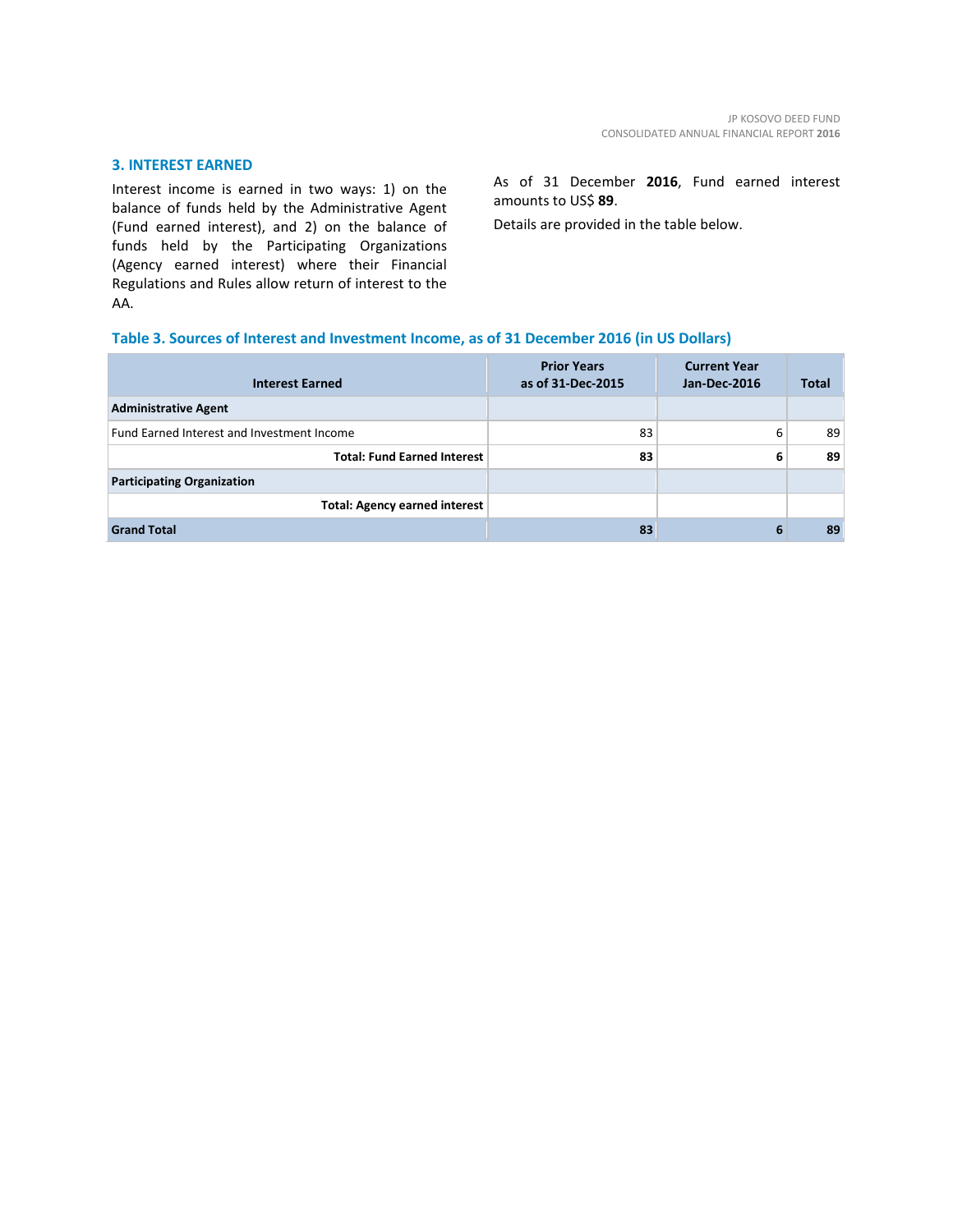## **4. TRANSFER OF FUNDS**

Allocations to Participating Organizations are approved by the Steering Committee and disbursed by the Administrative Agent. As of 31 December **2016**, the AA has transferred US\$ **1,014,206** to **2** Participating Organizations (see list below).

## **4.1 TRANSFER BY PARTICIPATING ORGANIZATION**

Table 4 provides additional information on the refunds received by the MPTF Office, and the net funded amount for each of the Participating Organizations.

# **Table 4. Transfer, Refund, and Net Funded Amount by Participating Organization, as of 31 December 2016 (in US Dollars)**

| Participating       | Prior Years as of 31-Dec-2015 |                |                   | <b>Current Year Jan-Dec-2016</b> |                |                   | Total            |                |                   |
|---------------------|-------------------------------|----------------|-------------------|----------------------------------|----------------|-------------------|------------------|----------------|-------------------|
| <b>Organization</b> | <b>Transfers</b>              | <b>Refunds</b> | <b>Net Funded</b> | <b>Transfers</b>                 | <b>Refunds</b> | <b>Net Funded</b> | <b>Transfers</b> | <b>Refunds</b> | <b>Net Funded</b> |
| <b>IOM</b>          | 339.165                       |                | 339.165           | 112.791                          | (57,073)       | 55.718            | 451.956          | (57.073)       | 394,883           |
| <b>UNDP</b>         | 391.484                       |                | 391.484           | 170.766                          |                | 170.766           | 562.250          |                | 562.250           |
| <b>Grand Total</b>  | 730,649                       |                | 730,649           | 283.557                          | (57, 073)      | 226.484           | 1,014,206        | (57,073)       | 957,133           |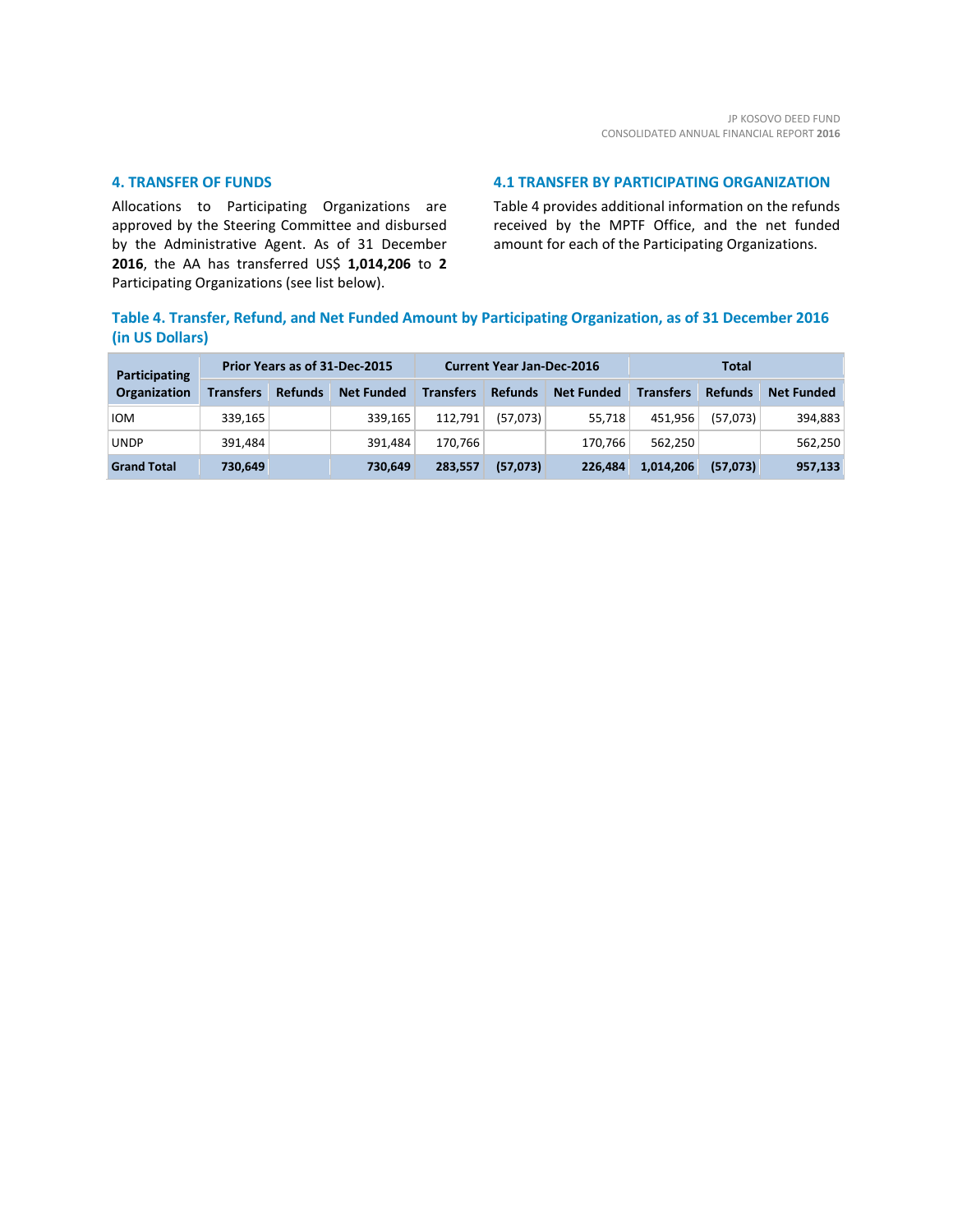# **5. EXPENDITURE AND FINANCIAL DELIVERY RATES**

All final expenditures reported for the year **2016** were submitted by the Headquarters of the Participating Organizations. These were consolidated by the MPTF Office.

Project expenditures are incurred and monitored by each Participating Organization, and are reported as per the agreed upon categories for inter-agency harmonized reporting. The reported expenditures were submitted via the MPTF Office's online expenditure reporting tool. The **2016** expenditure data has been posted on the MPTF Office GATEWAY a[t http://mptf.undp.org/factsheet/fund/JKS10.](http://mptf.undp.org/factsheet/fund/JKS10) 

# **5.1 EXPENDITURE REPORTED BY PARTICIPATING ORGANIZATION**

In **2016**, US\$ **226,484** was net funded to Participating Organizations, and US\$ **467,054** was reported in expenditure.

As shown in table below, the cumulative net funded amount is US\$ **957,133** and cumulative expenditures reported by the Participating Organizations amount to US\$ **1,014,741**. This equates to an overall Fund expenditure delivery rate of **106** percent.

The agencies with the three highest delivery rates are: IOM (114%), UNDP (100%)

# **Table 5. Net Funded Amount, Reported Expenditure, and Financial Delivery by Participating Organization, as of 31 December 2016 (in US Dollars)**

|                                      |                           |                                    | Expenditure                             |                                     |                   |                           |
|--------------------------------------|---------------------------|------------------------------------|-----------------------------------------|-------------------------------------|-------------------|---------------------------|
| Participating<br><b>Organization</b> | Approved<br><b>Amount</b> | <b>Net Funded</b><br><b>Amount</b> | <b>Prior Years</b><br>as of 31-Dec-2015 | <b>Current Year</b><br>Jan-Dec-2016 | <b>Cumulative</b> | <b>Delivery Rate</b><br>% |
| <b>IOM</b>                           | 394,883                   | 394,883                            | 199,603                                 | 252.3531                            | 451.956           | 114.45                    |
| <b>UNDP</b>                          | 562,250                   | 562,250                            | 348,084                                 | 214.701                             | 562.785           | 100.10                    |
| <b>Grand Total</b>                   | 957,133                   | 957,133                            | 547,687                                 | 467,054                             | 1,014,741         | 106.02                    |

<span id="page-8-0"></span> <sup>1</sup> *Note: The correct figure of IOM expenditures in 2016 is 195,280\$. The difference is related to the unspent balance of 57,073\$ which IOM initially refunded to MPTF and as per the agreement with the donor, it was transferred to UNDP. This amount initially was classified/recorded by the IOM team wrongly as expenditure instead of reflecting it as refunded amount and as such this has caused the discrepancy.*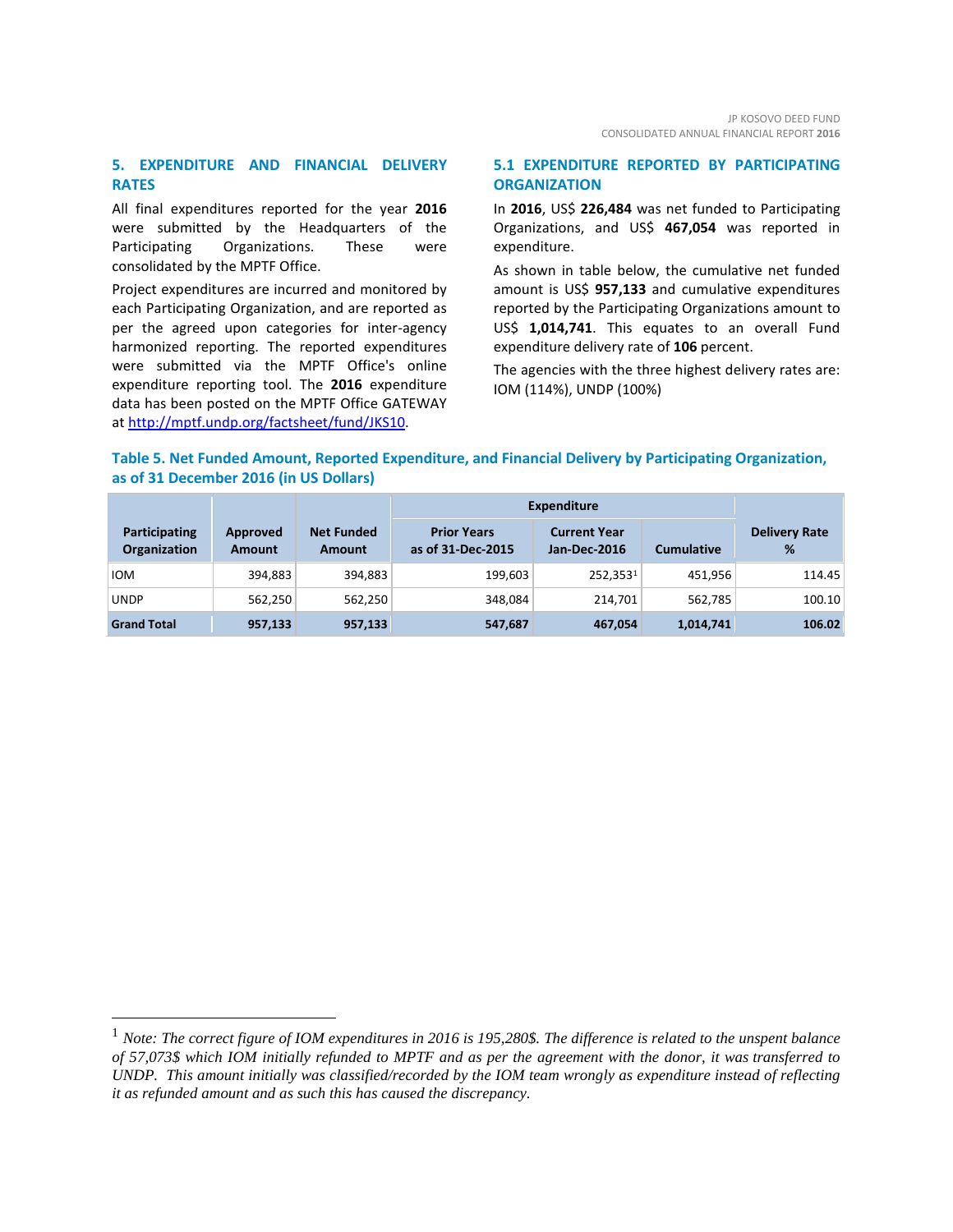## **5.4 EXPENDITURE REPORTED BY CATEGORY**

Project expenditures are incurred and monitored by each Participating Organization and are reported as per the agreed categories for inter-agency harmonized reporting. In 2006 the UN Development Group (UNDG) established six categories against which UN entities must report inter-agency project expenditures, which were subsequently modified in 2012 by the UN Chief Executive Board (CEB) as a result of IPSAS adoption to comprise eight categories.

Table 6 reflects expenditure reported in the UNDG/CEB expense categories.

- 1. Staff and personnel costs
- 2. Supplies, commodities and materials
- 3. Equipment, vehicles, furniture and depreciation
- 4. Contractual services
- 5. Travel
- 6. Transfers and grants
- 7. General operating expenses
- 8. Indirect costs

\_\_\_\_\_\_\_\_\_\_\_\_\_\_\_\_\_\_\_\_\_\_

#### **Table 6. Expenditure by UNDG Budget Category, as of 31 December 2016 (in US Dollars)**

|                                              | <b>Expenditure</b>                      |                                            |              |                                                     |
|----------------------------------------------|-----------------------------------------|--------------------------------------------|--------------|-----------------------------------------------------|
| Category                                     | <b>Prior Years</b><br>as of 31-Dec-2015 | <b>Current Year</b><br><b>Jan-Dec-2016</b> | <b>Total</b> | <b>Percentage of Total</b><br><b>Programme Cost</b> |
| <b>Staff &amp; Personnel Cost</b>            | 89,319                                  | 138,109                                    | 227,428      | 23.77                                               |
| Supplies, Commodities, Materials             | 22,031                                  | 18,784                                     | 40,815       | 4.27                                                |
| Equipment, Vehicles, Furniture, Depreciation | 714                                     | 178                                        | 892          | 0.09                                                |
| <b>Contractual Services</b>                  | 200,758                                 | 198,701                                    | 399,459      | 41.76                                               |
| Travel                                       | 114,239                                 | 45,640                                     | 159,879      | 16.71                                               |
| <b>Transfers and Grants</b>                  | 38,834                                  | 15,000                                     | 53,834       | 5.63                                                |
| <b>General Operating</b>                     | 49,743                                  | 24,597                                     | 74,340       | 7.77                                                |
| <b>Programme Costs Total</b>                 | 515,637                                 | 441,009                                    | 956,646      | 100.00                                              |
| <sup>1</sup> Indirect Support Costs Total    | 32,050                                  | 26,045                                     | 58,096       | 6.07                                                |
| <b>Total</b>                                 | 547,687                                 | 467,054                                    | 1,014,741    |                                                     |

**<sup>1</sup> Indirect Support Costs** charged by Participating Organization, based on their financial regulations, can be deducted upfront or at a later stage during implementation. The percentage may therefore appear to exceed the 7% agreed-upon for on-going projects. Once projects are financially closed, this number is not to exceed 7%.